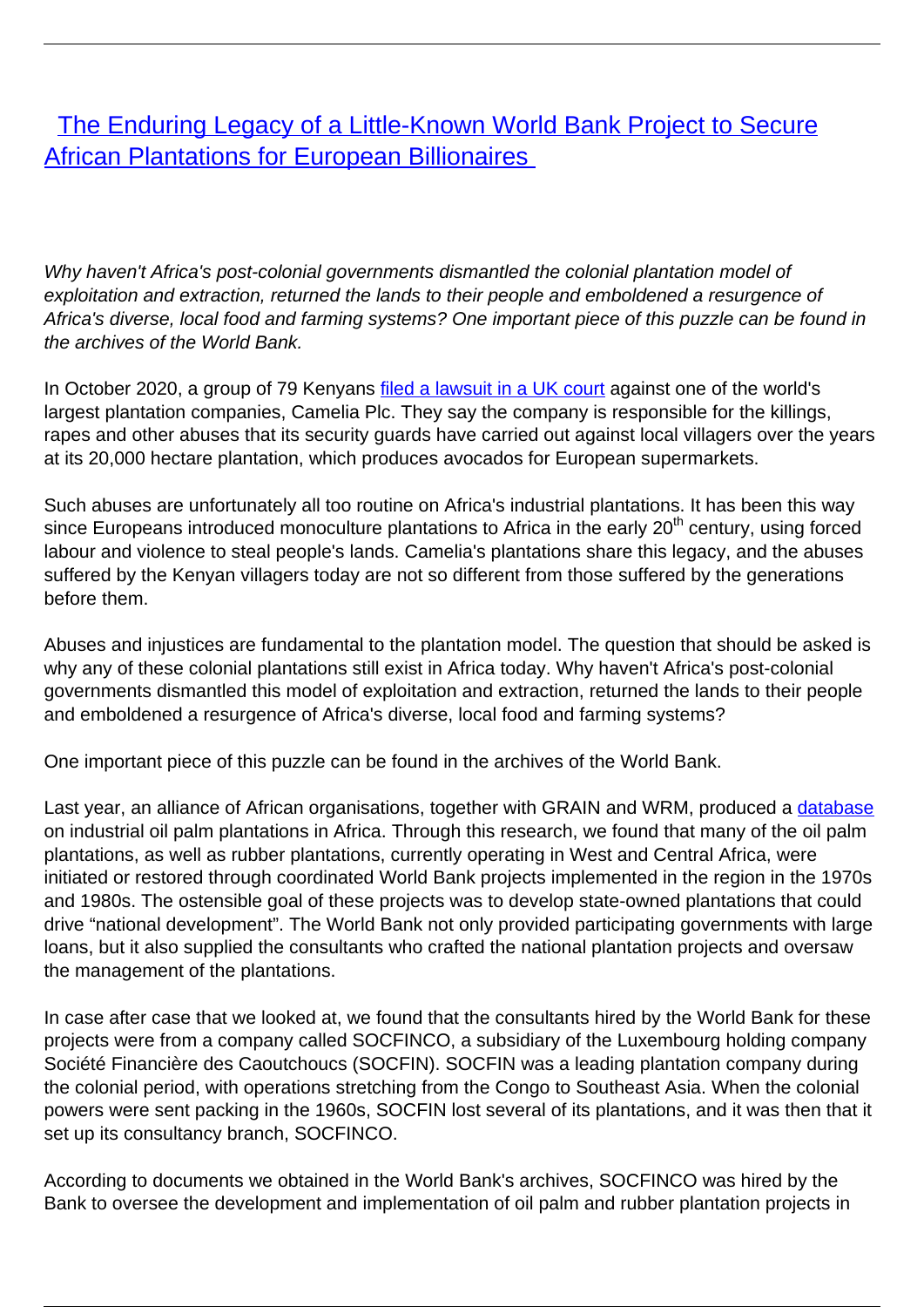several African countries, including Cameroon, Côte d'Ivoire, Gabon, Guinée, Nigeria, and São Tomé and Príncipe. SOCFINCO oversaw the development of blueprints for national oil palm and rubber plantation programmes, helped identify the lands for conversions to industrial plantations, and was paid to manage the plantations and, in some cases, organise the sales of the rubber and palm oil by the state plantation companies established through the programme.

SOCFIN received lucrative management fees through these projects, but, more importantly, the projects positioned the company to both take control of the trade in agri-commodity exports from Africa and to eventually even take over the plantations. It was a huge coup for SOCFIN. As the World Bank projects were operated through parastatal companies (i.e. companies owned or controlled wholly or partly by the government), local communities could be dispossessed from their lands for plantations under the justification of "national development", something that would be much more difficult for a foreign company like SOCFIN to do. Indeed, a condition for World Bank loans was that the governments secure lands for the projects, something made easier by the fact that most of the projects were being implemented by military regimes.

The World Bank projects also allowed SOCFIN to avoid the costs of building the plantations and the associated facilities itself. Under the projects, the African governments paid the bill, via loans from the World Bank and other development banks.

It was not long before the parastatal companies set up by the World Bank were mired in debt. Of course, the Bank blamed the governments for mismanagement, and called for the privatisation of the plantations as a solution-- even if they were being run by the high-priced managers of SOCFINCO and other foreign consultants.

In the privatisation process that then followed, SOCFIN and SIAT, a Belgian company founded by a SOCFINCO consultant, took over many of the prized plantations. Today, these two companies control a quarter of all the large oil palm plantations in Africa and are significant players in the rubber sector as well.

Nigeria is a good example of how this scheme worked. Between 1974 and the end of the 1980s, SOCFINCO crafted master plans for at least 7 World Bank-backed oil palm projects in 5 different states of Nigeria. Each project involved the creation of a parastatal company that would both take over the state's existing plantations and develop new plantations and palm oil mills as well as largescale outgrower schemes. Overseeing all of SOCFINCO's work in Nigeria was Pierre Vandebeeck, who would later found the company SIAT.

All of the World Bank projects in Nigeria generated enduring land conflicts with local communities, such as with the Oghareki community in Delta State or the villagers of Egbeda in Rivers State. After dispossessing numerous communities from their lands and incurring huge losses for the Nigerian government, the parastatal companies were then privatised, with the more valuable of the plantation assets eventually ending up in the hands of SOCFIN or Vandebeeck's company SIAT.

SIAT took over the plantations in Bendel state through its subsidiary Presco and then, in 2011, it acquired the Rivers State palm oil company, Risonpalm, through its company SIAT Nigeria Limited. Vandebeek was SOCFINCO's plantation manager for Risonpalm under the World Bank between 1978-1983.

SOCFIN, for its part, took over the oil palm plantations in the Okomu area that were also developed under a World Bank project. It was SOCFINCO that first identified this area for plantation